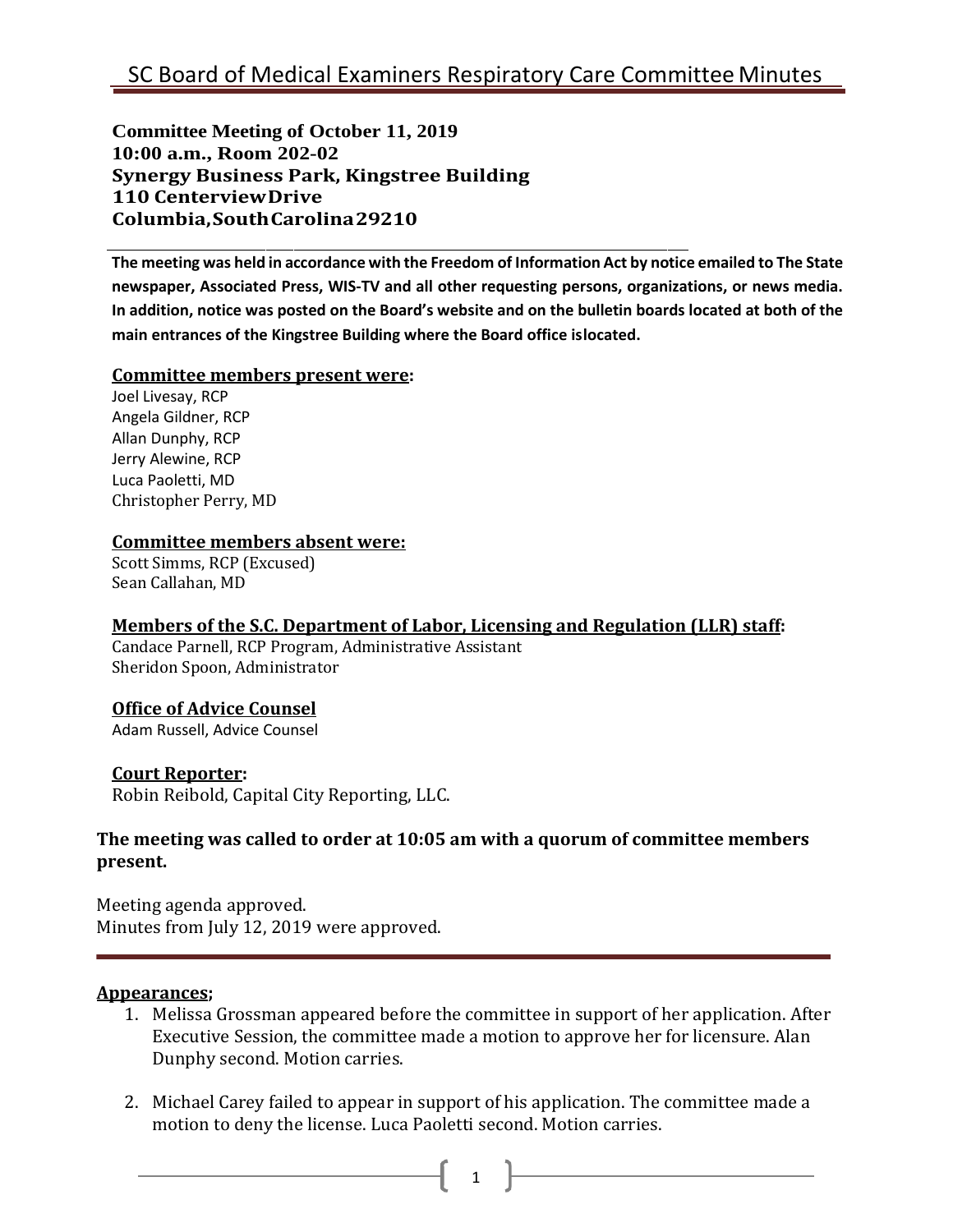# **Respiratory Care Practitioners with Temporary Licenses applying for Permanent Licensure**:

After review, a motion was made to approve the list of applicants with temporary licenses for permanent licensure (**56**) to include applicants who have "yes" answers (**4**) that were addressed individually. Second by Christopher Perry, MD. Motion carried.

| <b>Name</b>                 | <b>Credential</b> | <b>Expiration</b> | City                    | <b>State</b> |
|-----------------------------|-------------------|-------------------|-------------------------|--------------|
|                             | <b>Number</b>     | <b>Date</b>       |                         |              |
| <b>HUNTER SAMUEL</b>        | RCP.6450          | 11/30/2019        | <b>BRISTOL</b>          | <b>TN</b>    |
| <b>ARNOLD</b>               |                   |                   |                         |              |
| <b>HALEY RAYE KAELIN</b>    | RCP.6388          | 11/30/2019        | <b>NORTH CHARLESTON</b> | <b>SC</b>    |
| <b>BISHOP</b>               |                   |                   |                         |              |
| <b>ALEXIS ANN BOGGS</b>     | RCP.6265          | 11/30/2019        | <b>ANDERSON</b>         | SC           |
| <b>CHARLES GERARD</b>       | RCP.6484          | 11/30/2019        | <b>LEXINGTON</b>        | <b>SC</b>    |
| <b>BORDERS</b>              |                   |                   |                         |              |
| <b>LOGAN BRAGG</b>          | RCP.6442          | 11/30/2019        | CHARLESTOWN             | IN           |
| <b>MASON GREGORY</b>        | RCP.6420          | 11/30/2019        | <b>ANDREWS</b>          | SC           |
| <b>BRETT</b>                |                   |                   |                         |              |
| ZACHARY JACOB BRITT         | RCP.6438          | 11/30/2019        | <b>STATESVILLE</b>      | <b>NC</b>    |
| <b>KRISTINA CAPPATT</b>     | RCP.6441          | 11/30/2019        | WELLFORD                | SC           |
| Solomon Antony              | RCP.6445          | 11/30/2019        | N CHARLESTON            | SC           |
| Casolari                    |                   |                   |                         |              |
| <b>CHRISTINA MARIE</b>      | RCP.6468          | 11/30/2019        | <b>WEST HAZLETON</b>    | PA           |
| <b>CIOTOLA</b>              |                   |                   |                         |              |
| <b>DANIELLE CHRISTINE</b>   | RCP.6422          | 11/30/2019        | <b>GREENVILLE</b>       | SC           |
| <b>DAVENPORT</b>            |                   |                   |                         |              |
| <b>CONNOR AVANT DAVIS</b>   | RCP.6417          | 11/30/2019        | <b>WOODRUFF</b>         | <b>SC</b>    |
| VICTORIA LAUREN             | RCP.6493          | 11/30/2019        | <b>SALUDA</b>           | <b>SC</b>    |
| <b>EVANS</b>                |                   |                   |                         |              |
| <b>JESSICA LANE GRIGGS</b>  | RCP.6453          | 11/30/2019        | <b>LATTA</b>            | <b>SC</b>    |
| <b>DONALD RAY</b>           | RCP.6456          | 11/30/2019        | <b>STUART</b>           | VA           |
| <b>HAYCRAFT JR</b>          |                   |                   |                         |              |
| PAMELA D HECKMAN            | RCP.6490          | 11/30/2019        | MURRYSVILLE             | PA           |
| <b>SHELLY LEIGH</b>         | RCP.6305          | 11/30/2019        | <b>CHAPIN</b>           | <b>SC</b>    |
| <b>HEIMBACH</b>             |                   |                   |                         |              |
| Lamekqua Corland            | RCP.6478          | 11/30/2019        | Loris                   | SC           |
| Hemingway                   |                   |                   |                         |              |
| <b>DANIEL AMADO</b>         | RCP.6489          | 11/30/2019        | <b>BEAUFORT</b>         | SC           |
| <b>HERRERA</b>              |                   |                   |                         |              |
| TONI JACKSON CO             | RCP.6461          | 11/30/2019        | Evans                   | GA           |
| <b>JO ELIZABETH JOHNSON</b> | RCP.6414          | 11/30/2019        | <b>LANCASTER</b>        | <b>SC</b>    |
| <b>JALIN SIERRA JOHNSON</b> | RCP.6419          | 11/30/2019        | <b>MARION</b>           | <b>SC</b>    |

2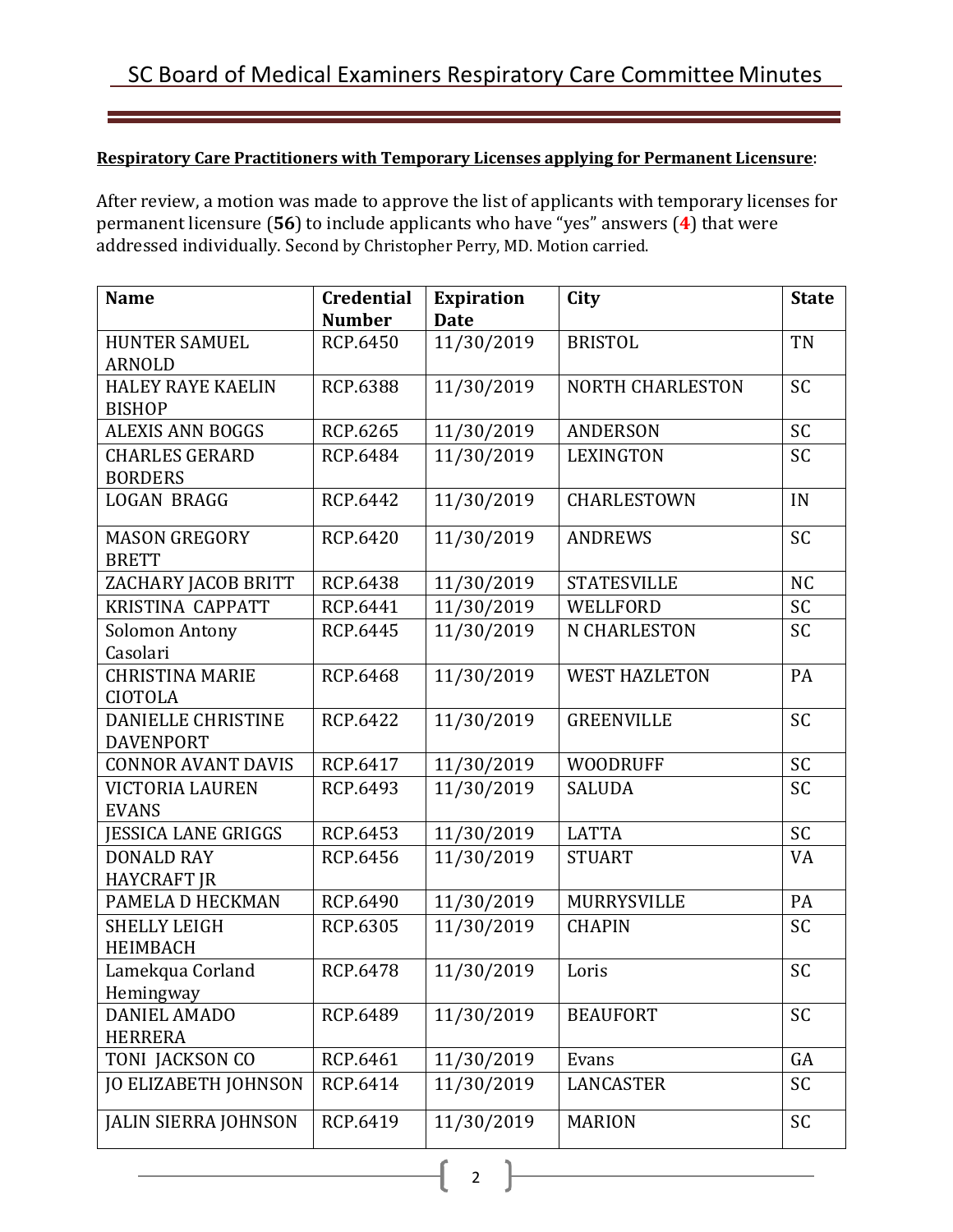SC Board of Medical Examiners Respiratory Care Committee Minutes

| <b>HELEN KROUSE</b>                        | RCP.6475        | 11/30/2019 | <b>COLUMBUS</b>           | <b>OH</b> |
|--------------------------------------------|-----------------|------------|---------------------------|-----------|
| RACHEL LAHMAN                              | RCP.6429        | 11/30/2019 | <b>SUMMERVILLE</b>        | <b>SC</b> |
| <b>RICHARD JAMES</b>                       | RCP.6492        | 11/30/2019 | <b>NEWLAND</b>            | <b>NC</b> |
| LONGENECKER                                |                 |            |                           |           |
| THOMAS MCLAUGHLIN                          | RCP.6472        | 11/30/2019 | <b>DALLAS</b>             | <b>NC</b> |
| NICOLE MILLER                              | RCP.6482        | 11/30/2019 | <b>EAST NORTHPORT</b>     | <b>NY</b> |
| <b>AARON LANG NEEL</b>                     | RCP.6459        | 11/30/2019 | <b>LEESVILLE</b>          | <b>SC</b> |
| <b>ROXANNE RENE</b>                        | RCP.6477        | 11/30/2019 | THURMONT                  | <b>MD</b> |
| <b>NEUMANN</b>                             |                 |            |                           |           |
| <b>Shannon Ashley Noble</b>                | RCP.6391        | 11/30/2019 | Hanahan                   | <b>SC</b> |
| Cory Louis Phillips                        | RCP.6443        | 11/30/2019 | Tryon                     | <b>NC</b> |
| <b>HAROLD NICHOLAS</b><br><b>REID</b>      | RCP.6434        | 11/30/2019 | <b>HUNTERSVILLE</b>       | <b>NC</b> |
| <b>CHRISTOPHER</b>                         | <b>RCP.6488</b> | 11/30/2019 | <b>SNEAD'S FERRY</b>      | <b>NC</b> |
| MICHAEL ROACH                              |                 |            |                           |           |
| <b>LINDSEY McKENZIE</b><br><b>ROBINSON</b> | RCP.6427        | 11/30/2019 | <b>GEORGETOWN</b>         | SC        |
| <b>CORBIN SCHMELIG</b>                     | RCP.6471        | 11/30/2019 | <b>WEST ASHLEY</b>        | SC        |
| <b>CAROLINE SINGH SENN</b>                 | RCP.6451        | 11/30/2019 | <b>GREENVILLE</b>         | <b>NC</b> |
|                                            |                 |            |                           |           |
| Ruth Janeen Sharp                          | RCP.6444        | 11/30/2019 | <b>Hilton Head Island</b> | <b>SC</b> |
| <b>LESLIE ANNETTE</b>                      | RCP.6387        | 11/30/2019 | WILLIAMSTON               | <b>SC</b> |
| <b>SMITH</b>                               |                 |            |                           |           |
| <b>ROBERT VAUGHN</b>                       | RCP.6463        | 11/30/2019 | <b>MAIDEN</b>             | <b>NC</b> |
| <b>SMITH</b>                               |                 |            |                           |           |
| Hannah Rose Smith                          | RCP.6487        | 11/30/2019 | Zeeland                   | MI        |
| <b>JOAN SPENCER</b>                        | RCP.6421        | 11/30/2019 | <b>GILROY</b>             | CA        |
| <b>BRANDON COKER</b><br>STODDARD           | RCP.6411        | 11/30/2019 | <b>TAYLORS</b>            | SC        |
| BARBARA CHITWOOD                           | RCP.6412        | 11/30/2019 | <b>ROCK HILL</b>          | SC        |
| <b>STRAIT</b>                              |                 |            |                           |           |
| WILLIAM CHRISTOPHER<br><b>TALLEY</b>       | RCP.6401        | 11/30/2019 | <b>EASLEY</b>             | SC        |
| <b>TAMARA DENISE TATE</b>                  | RCP.6252        | 11/30/2019 | Lawrenceville             | GA        |
| Peter Ignatius Taylor                      | RCP.6491        | 11/30/2019 | Liverpool                 | <b>NY</b> |
| <b>IENNIFER E</b>                          | RCP.6415        | 11/30/2019 | CONWAY                    | <b>SC</b> |
| <b>THOMPKINS</b>                           |                 |            |                           |           |
| <b>ASHLEY GRIFFIN</b>                      | RCP.6413        | 11/30/2019 | <b>LITTLE RIVER</b>       | SC        |
| <b>THOMSON</b>                             |                 |            |                           |           |
| Tongela Danielle Turner                    | RCP.6271        | 11/30/2019 | Greenwood                 | <b>SC</b> |
| <b>TREVOR GREGORY</b>                      | RCP.6431        | 11/30/2019 | LEWISTOWN                 | PA        |
| <b>WAKEFIELD</b>                           |                 |            |                           |           |
| Deborah Austine Walsh                      | RCP.6418        | 11/30/2019 | Savannah                  | GA        |
| STEVEN LOUIS WETZEL                        | RCP.6428        | 11/30/2019 | <b>CHARLESTON</b>         | <b>SC</b> |
| <b>TATUM WHITNEY</b>                       | RCP.6405        | 11/30/2019 | <b>BEAUFORT</b>           | SC        |

 $\{$  3  $\}$